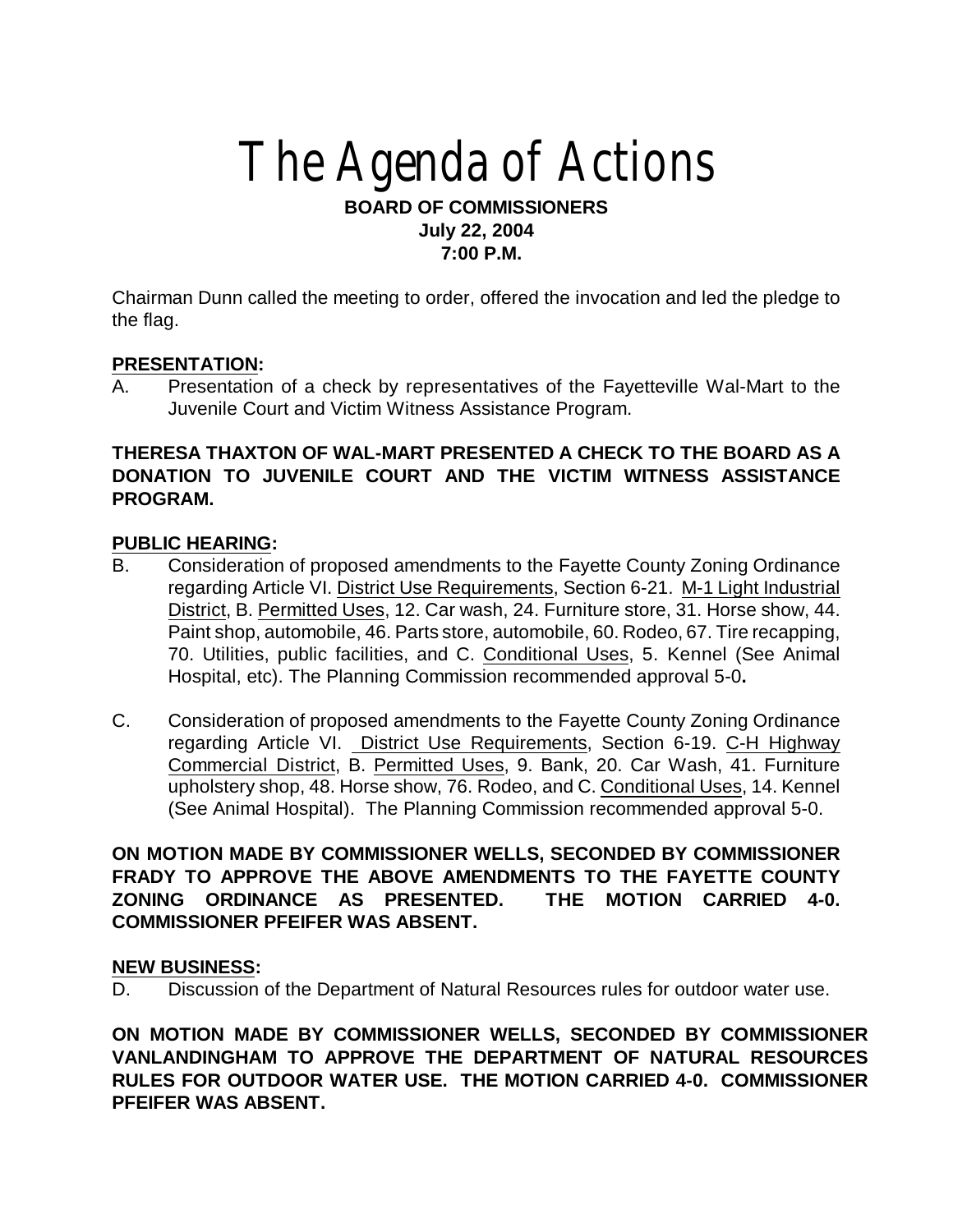# **CONSENT AGENDA: ON MOTION MADE BY COMMISSIONER VANLANDINGHAM, SECONDED BY COMMISSIONER WELLS TO APPROVE THE CONSENT AGENDA AS PRESENTED. THE MOTION CARRIED 4-0. COMMISSIONER PFEIFER WAS ABSENT.**

- 1. Approval of request from the Sheriff's Department to transfer \$1,051.35 from the general budget fund to the Fayette County Sheriff's Department budget category vehicle maintenance 10030323-522233.
- 2. Approval of request from the Finance Department for authorization for the Chairman to execute the annual Appropriation Certificate for FY 2005 for the ACCG-GMA Local Government Equipment Lease Pool.
- 3. Approval of recommendation from the Director of Purchasing Tim Jones to award bid to Now Plumbing, Inc. for installation of a septic system to take care of problems for Public Works and the North Soccer Complex in the amount of \$121,397.
- 4. Approval of request from the Fayette Youth Protection Home for FY'2003's last quarter reimbursement in the amount of \$4,416.
- 5. Approval of request from Director of Business Services Mark Pullium to increase the FY'2004 budget by \$11,036 for additional expenses incurred for residential care at the Fayette County Youth Protection Homes.
- 6. Approval of Agreement between the Recreation Department and the Fayette County Youth Soccer League executed by its new president and authorization for the Chairman to execute same.
- 7. Approval of minutes for Board of Commissioners meetings held on June 24, 2004 and July 7, 2004.

## **PUBLIC COMMENT:**

Members of the public are allowed up to five minutes each to address the Board on issues of concern other than those items which are on this evening's agenda.

## **NONE.**

# **STAFF REPORTS:**

**EXECUTIVE SESSION:** Attorney McNally requested an executive session to discuss five legal items and one real estate matter.

Chairman Dunn requested an executive session to discuss one legal item.

**EXECUTIVE SESSION: ON MOTION MADE BY COMMISSIONER WELLS, SECONDED BY COMMISSIONER FRADY TO ADJOURN TO EXECUTIVE SESSION TO DISCUSS SIX LEGAL ITEMS AND ONE REAL ESTATE MATTER. THE MOTION CARRIED 4-0.**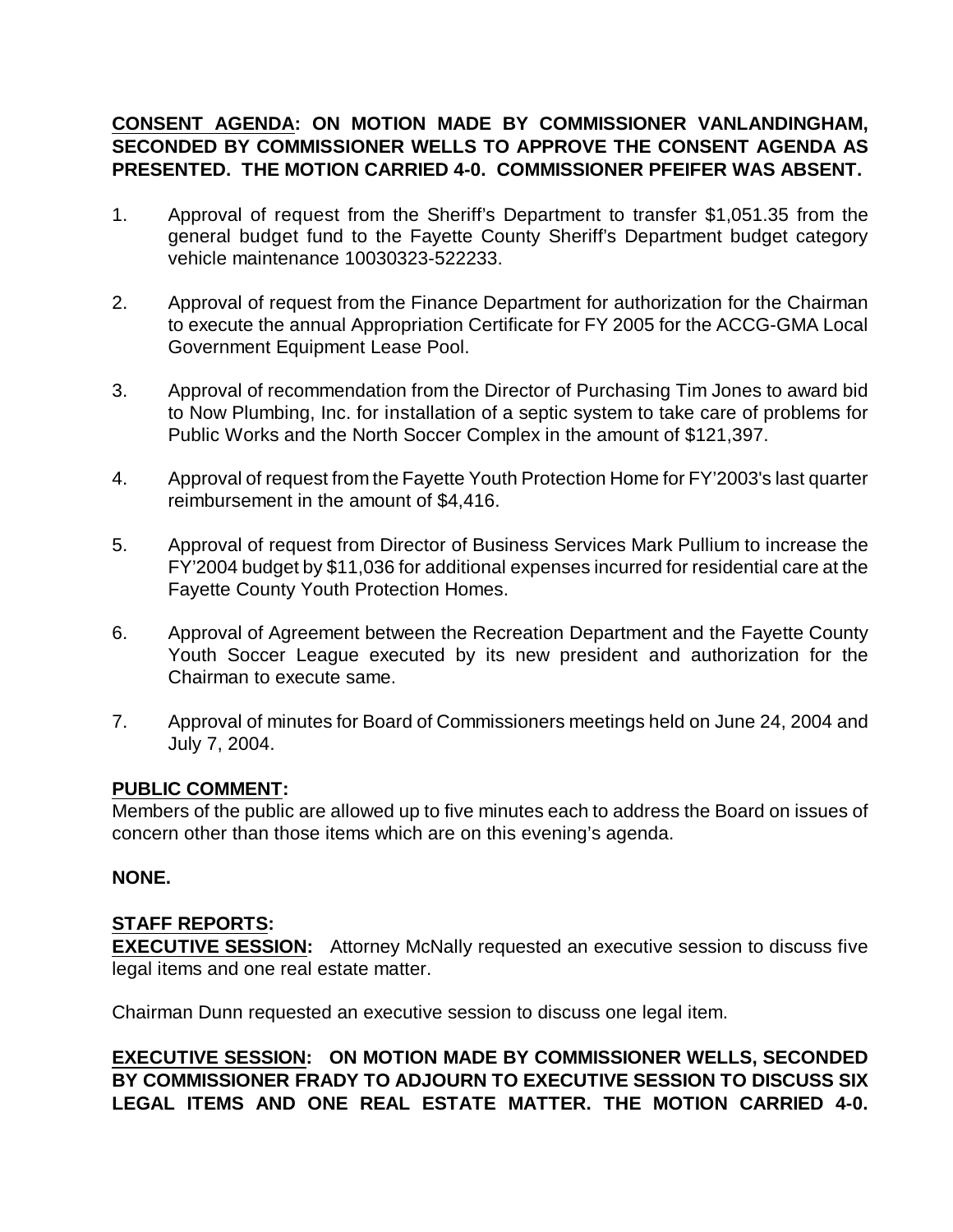## **COMMISSIONER PFEIFER WAS ABSENT.**

**LEGAL:** Attorney McNally discussed a legal item with the Board.

**ON MOTION MADE BY COMMISSIONER FRADY, SECONDED BY COMMISSIONER VANLANDINGHAM TO AUTHORIZE ATTORNEY MCNALLY TO PROCEED IN THIS MATTER. THE MOTION CARRIED 4-0. COMMISSIONER PFEIFER WAS ABSENT.**

**REAL ESTATE:** Attorney McNally discussed a real estate matter with the Board.

**ON MOTION MADE BY COMMISSIONER WELLS, SECONDED BY COMMISSIONER FRADY TO AUTHORIZE ATTORNEY MCNALLY TO PROCEED IN THIS MATTER. THE MOTION CARRIED 4-0. COMMISSIONER PFEIFER WAS ABSENT.**

**LEGAL:** Attorney McNally discussed a legal item with the Board.

**ON MOTION MADE BY COMMISSIONER FRADY, SECONDED BY COMMISSIONER VANLANDINGHAM TO AUTHORIZE ATTORNEY MCNALLY TO PROCEED IN THIS MATTER. THE MOTION CARRIED 3-1 WITH CHAIRMAN DUNN VOTING IN OPPOSITION. COMMISSIONER PFEIFER WAS ABSENT.** 

**LEGAL:** Attorney Dennis Davenport discussed a legal item with the Board.

**ON MOTION MADE BY COMMISSIONER VANLANDINGHAM, SECONDED BY COMMISSIONER WELLS TO AUTHORIZE ATTORNEY DAVENPORT TO PROCEED IN THIS MATTER. THE MOTION CARRIED 4-0. COMMISSIONER PFEIFER WAS ABSENT.**

**LEGAL:** Attorney Dennis Davenport reviewed a legal item with the Board.

**ON MOTION MADE BY COMMISSIONER WELLS, SECONDED BY COMMISSIONER FRADY TO AUTHORIZE ATTORNEY DAVENPORT TO PROCEED IN THIS MATTER. THE MOTION CARRIED 4-0. COMMISSIONER PFEIFER WAS ABSENT.**

**LEGAL:** Attorney Dennis Davenport discussed a legal item with the Board.

## **THE BOARD TOOK NO ACTION ON THIS MATTER.**

**LEGAL:** Chairman Dunn discussed a legal matter with the Board and the Attorneys.

**THE BOARD TOOK NO ACTION ON THIS MATTER.**

**EXECUTIVE SESSION AFFIDAVIT: ON MOTION MADE BY COMMISSIONER WELLS, SECONDED BY COMMISSIONER VANLANDINGHAM TO AUTHORIZE THE CHAIRMAN TO EXECUTE THE EXECUTIVE SESSION AFFIDAVIT AFFIRMING THAT SIX LEGAL**